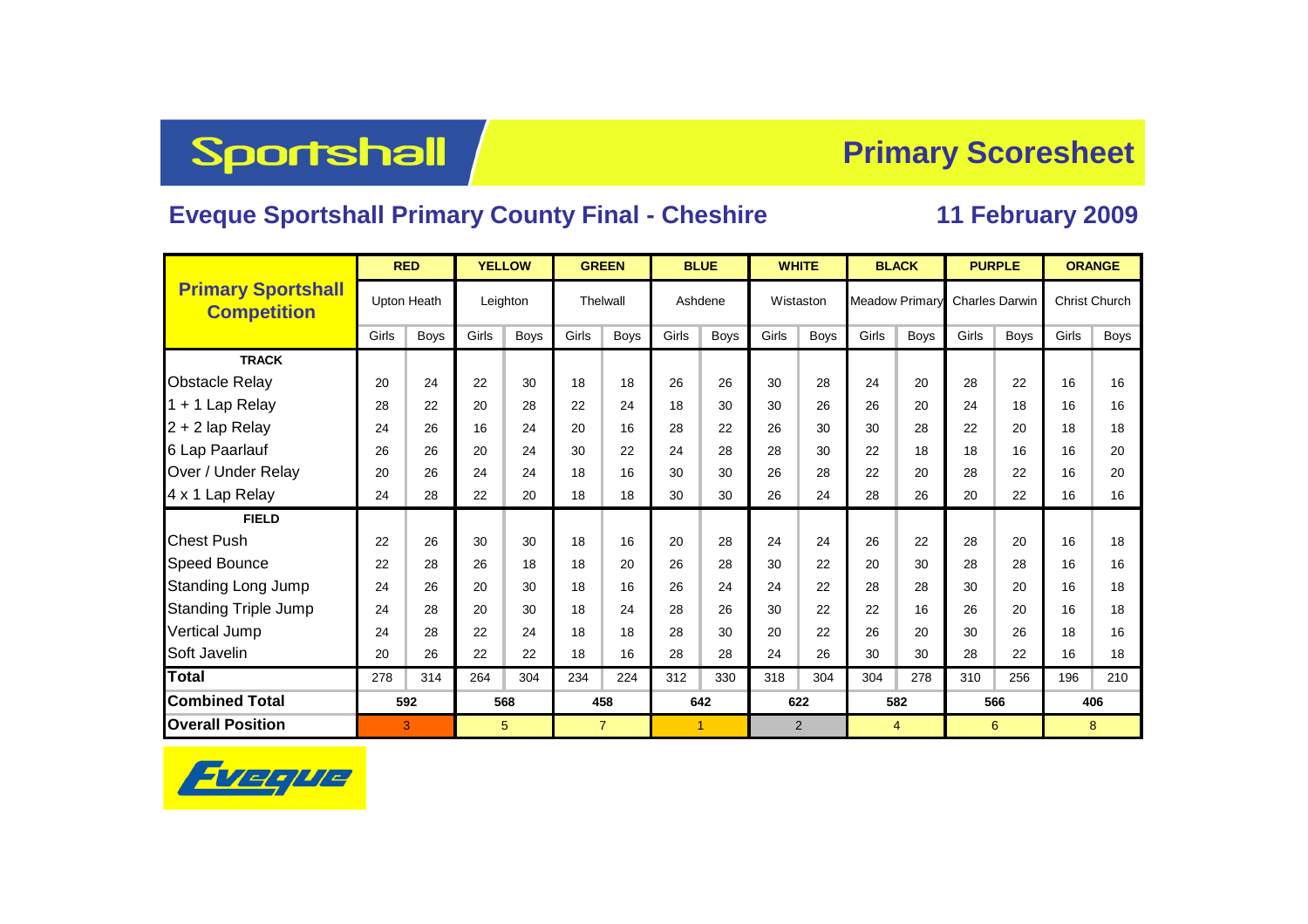



| <b>Girls</b>  | <b>Obstacle Relay</b> |                                  | 1 + 1 Lap Relay 2 + 2 Lap Relay |                       |                   |                                    |                    | 6 Lap Paarlauf     |                     | Over / Under<br>Relay      |                | 4x1 Lap Relay                |                   | <b>Girls</b>  |                   |                  | <b>Speed Bounce</b><br><b>Chest Push</b> |                               |                      | <b>Standing Long</b><br>Jump |                      | <b>Standing Triple</b><br>Jump |                     | <b>Vertical Jump</b>       |                      | Soft Javelin                 |                      |                              |
|---------------|-----------------------|----------------------------------|---------------------------------|-----------------------|-------------------|------------------------------------|--------------------|--------------------|---------------------|----------------------------|----------------|------------------------------|-------------------|---------------|-------------------|------------------|------------------------------------------|-------------------------------|----------------------|------------------------------|----------------------|--------------------------------|---------------------|----------------------------|----------------------|------------------------------|----------------------|------------------------------|
| Colour        | Team                  | ੋ<br>ime (in secs) c<br>position | osition / Points                | ᅙ<br>Time (in secs) o | Position / Points | e (in secs)<br>position<br>ime (in | Points<br>sition / | ᅙ<br>e (in secs) o | Points<br>osition / | e (in secs) or<br>position | Poin<br>tion / | Time (in secs) c<br>position | Position / Points | Colour        | Team              |                  | Best<br>Performances                     | l Position<br>Points<br>Total | Best<br>Performances | Total / Position<br>Points   | Best<br>Performances | Total / Position<br>Points     | Performance<br>Best | Total / Position<br>Points | Best<br>Performances | Total / Position /<br>Points | Best<br>Performances | Total / Position /<br>Points |
|               |                       |                                  | 6                               |                       | $\mathbf{2}$      |                                    | 4                  |                    | 3                   |                            | 6              |                              | 4                 |               |                   |                  | 5.25                                     | 16                            | 49                   | 124                          | 1.5                  | 4.54                           | 4.84                | 13.82                      | 30                   | 105                          | 10                   | 31                           |
| RED           | Upton<br>Heath        | 89.4                             |                                 | 25.1                  |                   | 52.8                               |                    | 73.4               |                     | 81                         |                | 51.5                         |                   | <b>RED</b>    | Upton<br>Heath    | $\mathbf{2}$     | 5                                        | 5                             | 38                   | 5                            | 1.45                 | 4                              | 4.58                | 4                          | 35                   | 4                            | 9                    | 6                            |
|               |                       |                                  | 20                              |                       | 28                |                                    | 24                 |                    | 26                  |                            | 20             |                              | 24                |               |                   | 3                | 5.75                                     | 22                            | 37                   | 22                           | 1.59                 | 24                             | 4.4                 | 24                         | 40                   | 24                           | 12                   | 20                           |
|               |                       |                                  | 5                               |                       | 6                 |                                    | 8                  |                    | 6                   | 4<br>78<br>24              |                |                              | 5                 |               | Leighton          | -1               | 6.25                                     | 19                            | 48                   | 137                          | 1.59                 | 4.53                           | 4.28                | 12.82                      | 34                   | 104                          | 12                   | 32                           |
| <b>AELLOW</b> | Leighton              | 88.7                             |                                 | 27                    |                   | 56.2                               |                    | 78.1               |                     |                            |                | 52                           |                   | <b>AELLOM</b> |                   | $\mathbf{2}$     | 6.25                                     | $\mathbf 1$                   | 44                   | 3                            | 1.5                  | 6                              | 3.94                | 6                          | 31                   | 5                            | 8                    | 5                            |
|               |                       |                                  | 22                              |                       | 20                |                                    | 16                 |                    | 20                  |                            |                |                              | 22                |               |                   | 3                | 6.5                                      | 30                            | 45                   | 26                           | 1.44                 | 20                             | 4.6                 | 20                         | 39                   | 22                           | 12                   | 22                           |
| <b>GREEN</b>  |                       | 93.4                             | 7                               |                       | 5                 |                                    | 6                  |                    | 1                   |                            | 7              | 55.5                         | 7                 |               |                   | -1               | 5.25                                     | 14.5                          | 44                   | 115                          | 1.91                 | 4.37                           | 3.7                 | 12.5                       | 35                   | 93                           | 9                    | 30                           |
|               | Thelwall              |                                  |                                 | 26.4                  |                   | 54.6                               |                    | 71.2               |                     | 82.5                       |                |                              |                   | GREEN         | Thelwall          | $\mathbf{2}$     | 4                                        | $\overline{7}$                | 38                   | $\overline{7}$               | 1.2                  | 7                              | 4.46                | $\overline{7}$             | 34                   | $\overline{7}$               | 12                   | $\overline{7}$               |
|               |                       |                                  | 18                              |                       | 22                |                                    | 20                 |                    | 30                  |                            | 18             |                              | 18                |               |                   | 3                | 5.25                                     | 18                            | 33                   | 18                           | 1.26                 | 18                             | 4.34                | 18                         | 24                   | 18                           | 9                    | 18                           |
| <b>BLUE</b>   |                       |                                  | 3                               |                       | $\overline{7}$    |                                    | $\mathbf{2}$       |                    | 4                   |                            | 1              |                              | 1                 |               |                   | -1               | 5.25                                     | 15.5                          | 41                   | 137                          | 1.78                 | 4.98                           | 4.76                | 14.14                      | 44                   | 120                          | 12                   | 36                           |
|               | Ashdene               | 87.2                             |                                 | 27.6                  |                   | 50.5                               |                    | 74.5               |                     | 73                         |                | 48                           |                   | <b>BLUE</b>   | Ashdene           | $\mathbf{2}$     | 4.5                                      | 6                             | 43                   | 3                            | 1.54                 | 3                              | 4.48                | $\mathbf{2}$               | 35                   | $\mathbf{2}$                 | 11                   | $\mathbf{2}$                 |
|               |                       |                                  | 26                              |                       | 18                |                                    | 28                 |                    | 24                  |                            | 30             |                              | 30                |               |                   | 3                | 5.75                                     | 20                            | 53                   | 26                           | 1.66                 | 26                             | 4.9                 | 28                         | 41                   | 28                           | 13                   | 28                           |
|               |                       |                                  | -1                              |                       | 1                 |                                    | 3                  |                    | $\mathbf{2}$        |                            | 3              |                              | 3<br>26           |               | Wistaston         | -1               | 5.5                                      | 16.75                         | 53                   | 151                          | 1.52                 | 4.54                           | 4.98                | 14.9                       | 37                   | 103                          | 9                    | 34                           |
| <b>WHITE</b>  | Wistaston             | 84.4                             |                                 | 24.7                  |                   | 51.6                               |                    | 72.3               |                     | 77                         |                | 50                           |                   | <b>WHITE</b>  |                   | $\mathbf{2}$     | 4.75                                     | 4                             | 54                   | 1                            | 1.5                  | 4                              | 4.92                | -1                         | 30                   | 6                            | 14                   | 4                            |
|               |                       |                                  | 30                              |                       | 30                |                                    | 26                 |                    | 28                  | 26                         |                |                              |                   |               |                   | 3                | 6.5                                      | 24                            | 44                   | 30                           | 1.52                 | 24                             | 5                   | 30                         | 36                   | 20                           | 11                   | 24                           |
|               |                       |                                  | 4                               | 25.5                  | 3                 |                                    | 1                  |                    | 5                   |                            | 5              | 49                           | $\mathbf 2$       |               | Meadow<br>Primary | -1               | 6.25                                     | 17.5                          | 43                   | 123                          | 1.72                 | 5.04                           | 4.8                 | 13.56                      | 31                   | 107                          | 13                   | 46                           |
| <b>BLACK</b>  | Meadow<br>Primary     | 88.2                             |                                 |                       |                   | 50.1                               |                    | 76.2               |                     | 79                         |                |                              |                   | <b>BLACK</b>  |                   | $\mathbf{2}$     | 5.75                                     | 3                             | 44                   | 6                            | 1.62                 | $\mathbf{2}$                   | 4.46                | 5                          | 38                   | 3                            | 14                   | $\mathbf{1}$                 |
|               |                       |                                  | 24                              |                       | 26                |                                    | 30                 |                    | 22                  |                            | 22             |                              | 28                |               |                   | 3                | 5.5                                      | 26                            | 36                   | 20                           | 1.7                  | 28                             | 4.3                 | 22                         | 38                   | 26                           | 19                   | 30                           |
|               |                       |                                  | $\boldsymbol{2}$                |                       | 4                 |                                    | 5<br>53.9          |                    | 7                   |                            | 2              |                              | 6                 |               |                   | -1               | 6.5                                      | 18.5                          | 53                   | 150                          | 1.74                 | 5.06                           | 5.1                 | 14.12                      | 40                   | 123                          | 11                   | 36                           |
| PURPLE        | Charles<br>Darwin     | 85.4                             |                                 | 26                    |                   |                                    |                    | 79.2               |                     | 74                         |                | 54                           |                   | <b>PURPLE</b> | Charles<br>Darwin | $\mathbf{2}$     | 6.25                                     | $\mathbf{2}$                  | 45                   | $\mathbf{2}$                 | 1.72                 | -1                             | 4.72                | 3                          | 40                   | $\mathbf 1$                  | 15                   | $\mathbf{2}$                 |
|               |                       |                                  | 28                              |                       | 24                |                                    | 22                 |                    | 18                  |                            | 28             |                              | 20                |               |                   | 3                | 5.75                                     | 28                            | 52                   | 28                           | 1.6                  | 30                             | 4.3                 | 26                         | 43                   | 30                           | 10                   | 28                           |
|               |                       |                                  | 8                               |                       | 8                 |                                    | 7                  |                    | 8                   | 8<br>94                    |                |                              | 8                 | ORANGE        | Christ<br>Church  | -1               | 5.25                                     | 13                            | 41                   | 108                          | 1.13                 | 3.79                           | 3.9                 | 11.64                      | 31                   | 93                           | 10                   | 26                           |
| ORANGE        | Christ<br>Church      | 112.3                            |                                 | 34.8                  |                   | 55.9                               |                    | 80.4               |                     |                            |                | 58                           |                   |               |                   | $\boldsymbol{2}$ | 3.75                                     | 8                             | 36                   | 8                            | 1.62                 | 8                              | 3.7                 | 8                          | 30                   | 7                            | 8                    | 8                            |
|               |                       |                                  | 16                              |                       | 16                | 18                                 |                    | 16                 |                     | 16                         |                | 16                           |                   |               | 3                 | 4                | 16                                       | 31                            | 16                   | 1.04                         | 16                   | 4.04                           | 16                  | 32                         | 18                   | 8                            | 16                   |                              |